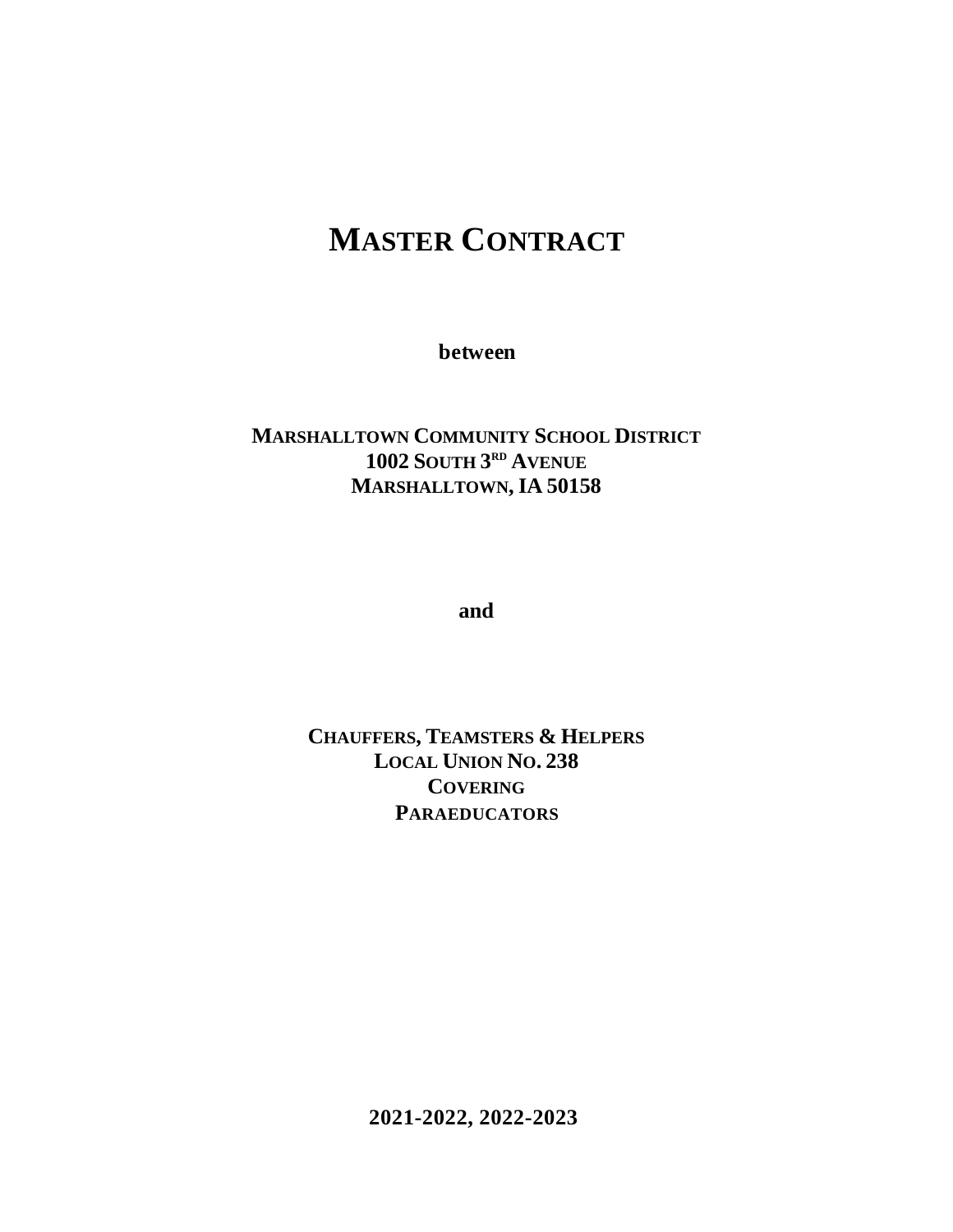## **TABLE OF CONTENTS**

| <b>AGREEMENT</b>   |                                                    |
|--------------------|----------------------------------------------------|
| <b>ARTICLE I</b>   |                                                    |
| <b>ARTICLE II</b>  |                                                    |
| <b>ARTICLE III</b> |                                                    |
| <b>ARTICLE IV</b>  |                                                    |
| <b>ARTICLE V</b>   |                                                    |
| <b>ARTICLE VI</b>  |                                                    |
| <b>EXHIBIT A</b>   |                                                    |
| <b>EXHIBIT B</b>   |                                                    |
| <b>EXHIBIT C</b>   |                                                    |
| <b>EXHIBIT D</b>   | STARTING WAGE RATES and WAGE SCALE 2022-SY22-23 11 |
|                    |                                                    |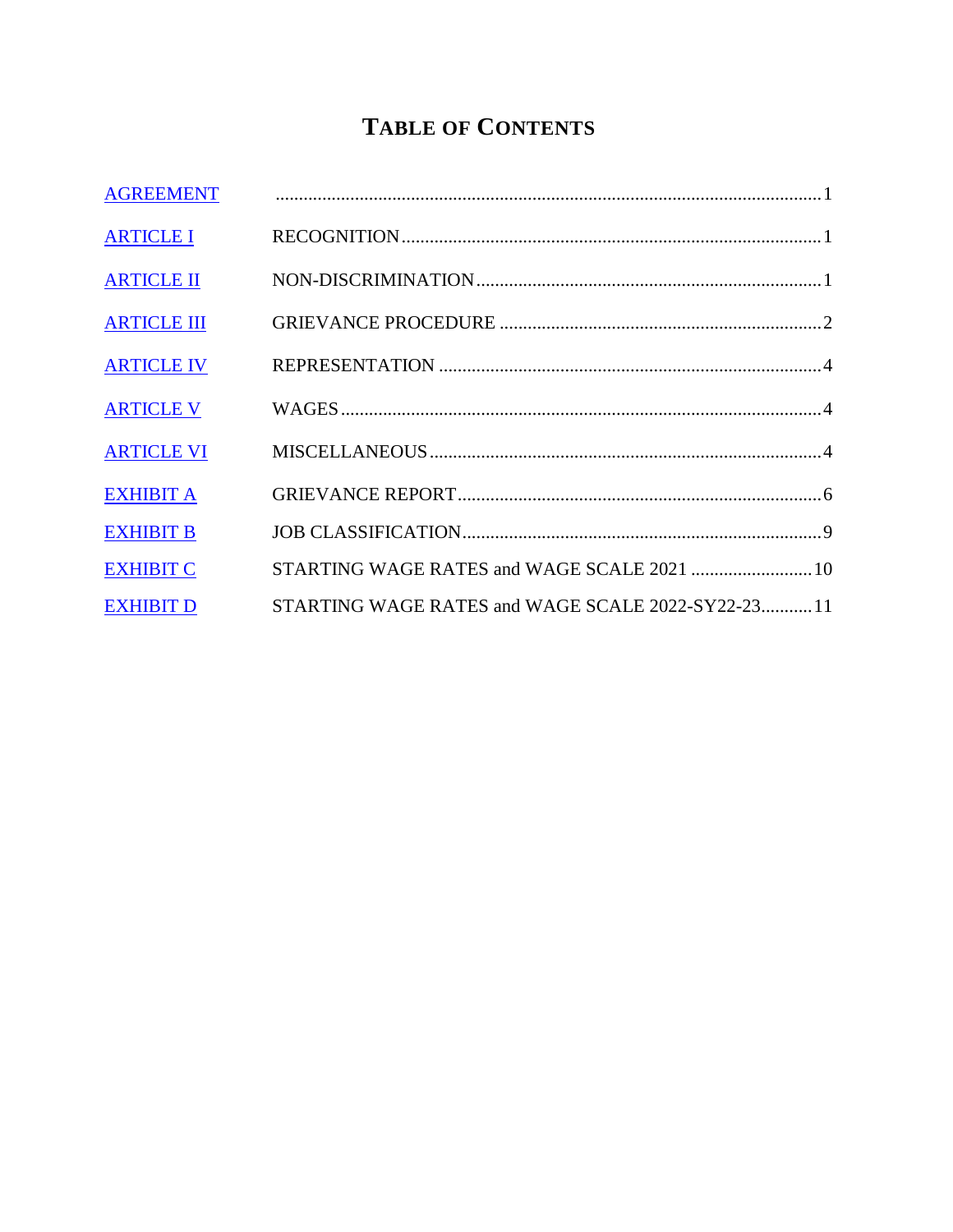#### **AGREEMENT**

<span id="page-2-0"></span>The Board of Directors of the Marshalltown Community School District in the County of Marshall, State of Iowa (hereinafter referred to as the "Board") and the Chauffeurs, Teamsters & Helpers, Local No. 238 (hereinafter referred to as the "Union"), on behalf of the Union and on behalf of the Employees in the bargaining unit recognized and described in Article I of this Agreement, agree as follows:

### **ARTICLE I RECOGNITION**

<span id="page-2-1"></span>Section 1. The Board hereby recognizes the Union as the certified and exclusive bargaining representative for the purpose of collective bargaining for all Employees of the Board described in the Public Employment Relations Board Decision and Order issued in Case No. 8227 on June 28, 2010, which designation includes all full-time and part-time Paraeducators, Tutors and Health Aides of Marshalltown Community School District and excludes the following: All other employees of the school District and others excluded by the Public Employment Relations Act. Throughout this Agreement, whenever the terms "Employee" or "Employees" are used, they shall refer to Employees within the bargaining unit, unless otherwise noted.

Section 2. The Union recognizes the Board as the duly elected representative of the people and agrees to negotiate only with the Board through the negotiating agent or agents officially designated by the Board to act in its behalf.

Section 3. The Employer agrees not to enter into any agreement or contract with its Employees, individually or collectively, which in any way conflicts with the terms and provisions of this Agreement. Any such agreements shall be null and void.

#### **ARTICLE II NON-DISCRIMINATION**

<span id="page-2-2"></span>Section 1. (a) There will be no discrimination against, interference with or restraint or coercion of any Employee by the Board because of an Employee's membership in the Union or because of her activities on behalf of the Union that are lawful and not in violation of this Agreement.

(b) Neither the Union, nor its representatives, nor the Employees represented by the Union will discriminate against, interfere with, intimidate or coerce any Employee because of such Employee's exercise of her right to join or refrain from joining the Union or to engage or refrain from engaging in Union activities, under state law.

(c) The Union, its representatives, and the Employees represented by it will not engage in solicitation for Union dues, initiation fees or assessments during working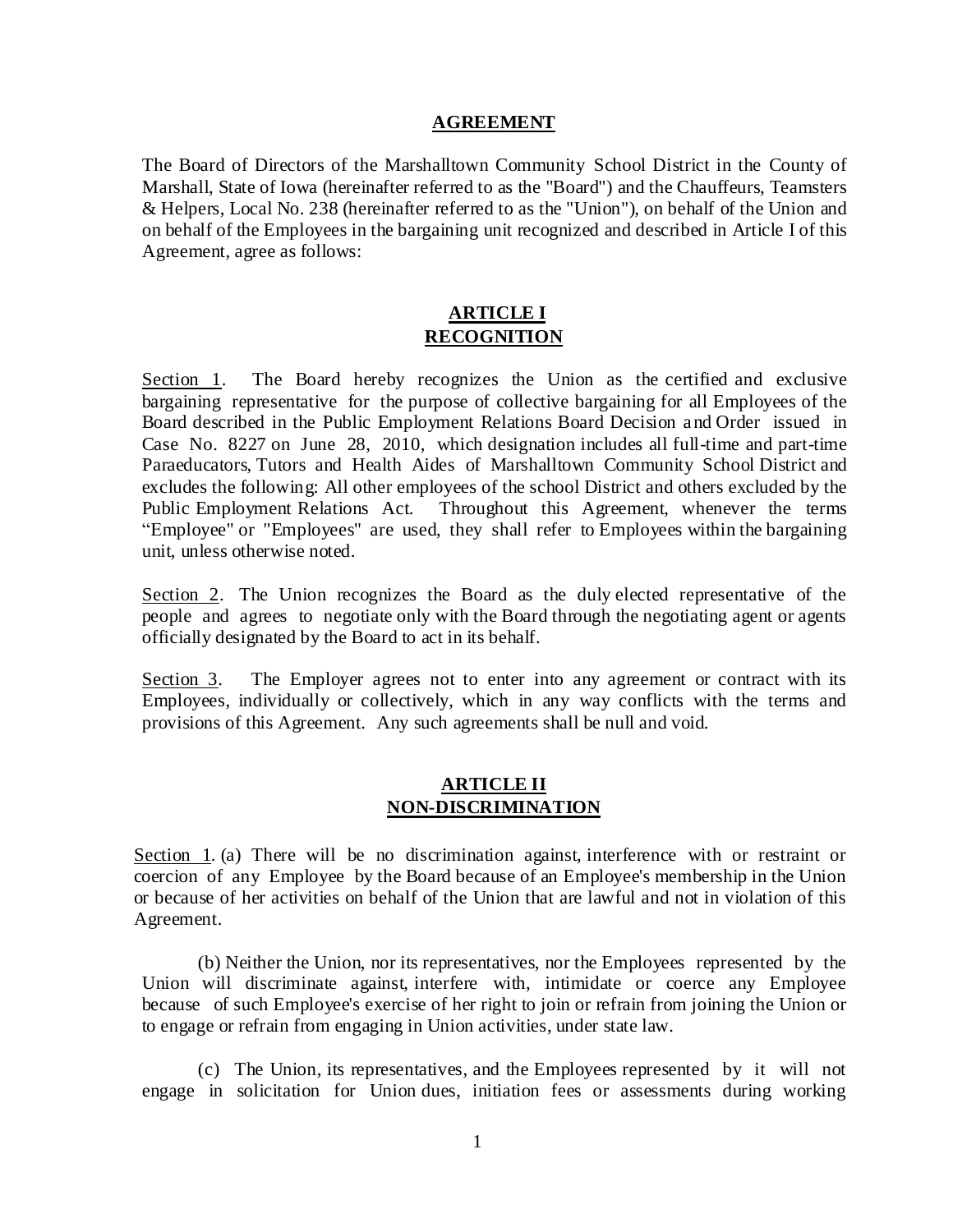hours and will not engage in any other Union activities during working hours, except as provided for by law or by the terms of this Agreement.

Section 2. Neither the Board nor the Union will discriminate against any Employee or applicant for employment on account of age, race, color, creed, sex, sexual orientation, gender identity, religion, national origin or disability, all as provided by law.

Section 3. Whenever in this Agreement reference is made to the female gender, it shall also be deemed to include, where applicable, the male gender.

## **ARTICLE III GRIEVANCE PROCEDURE**

<span id="page-3-0"></span>Section 1. A grievance is a difference of opinion between the Board and an Employee, or a group of Employees, or between the Board and the Union with respect to the meaning, interpretation or application of any term or terms of this Agreement. A grievance must be presented to the appropriate supervisor in accordance with the following procedures not more than five (5) working days after the occurrence of the event giving rise to the grievance or it shall be considered waived, unless a different time limit is specifically provided for in this Agreement for a particular type of grievance.

Section 2.(a) The failure of an Employee (or, in the event of an appeal to arbitration, the Union) to act on any grievance within the prescribed time limits, will act as a bar to any further appeal and a supervisor's failure to give a decision within the time limits shall permit the grievant to proceed to the next step. The time limits, however, may be extended by mutual agreement.

(b) It is agreed that any investigation or other handling or processing of any grievance shall be conducted during non- work time and so as to result in no interference with or interruption whatsoever of the normal work activities of the grievant or other Employees.

Section 3. Grievances will be handled in accordance with the following procedure:

(a) First Step:

An attempt shall be made to resolve any grievance in informal verbal discussion between the grievant and his/her Principal. At the discussion of the matter with the Principal, the grievant, if he/she desires, may be accompanied by his/her Steward.

(b) Second Step:

If the grievance cannot be resolved informally, the aggrieved shall file the grievance, in writing, using the grievance form, Exhibit A, and, at a mutually agreeable time, discuss the matter with the Principal. The written grievance shall state the nature of the grievance, shall state the specific clause or clauses of the Agreement alleged to be violated and shall state the remedy requested. The filing of the formal written grievance at the Second Step must occur within ten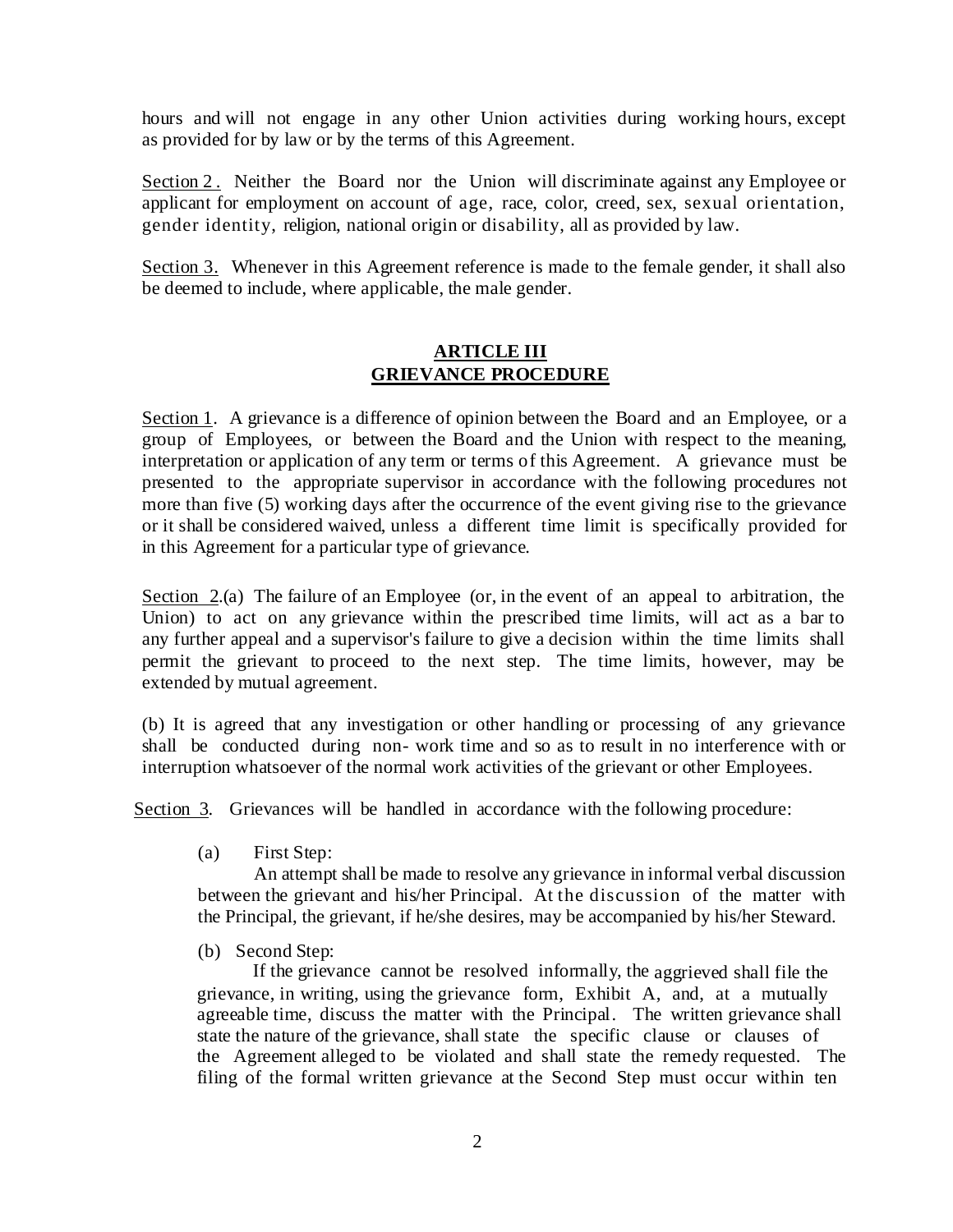(10) calendar days from the date of the occurrence of the event giving rise to the grievance or the grievance shall be considered waived. At the discussion of the matter with the Principal, the grievant, if he/she desires, may be accompanied by his/her Steward. The Principal shall make a decision on the grievance and communicate it in writing to the grievant within five (5) calendar days after receipt of the grievance.

#### (c) Third Step:

In the event a grievance has not been satisfactorily resolved at the Second Step, the grievant shall file, within five (5) calendar days of the Principal's written decision at the Second Step, a copy of the grievance with the Director of Human Resources. Within ten (10) calendar days after such written grievance is filed with the Director of Human Resources, the aggrieved and, if he/she desires, her Steward and the Director of Human Resources, or his/her designee, shall meet to attempt to resolve the grievance. The Director of Human Resources, or his/her designee, shall file an answer within ten (10) calendar days of the Third Step grievance meeting and communicate it in writing to the grievant and the Union.

#### (d) Fourth Step:

In the event the grievance is not satisfactorily resolved at the Third Step, the grievant shall, within five (5) calendar days of the written decision of the Director of Human Resources at the Third Step, file a copy of the grievance with the Superintendent or his or her designee. Within ten (10) calendar days after such written grievance is filed with the Superintendent, the aggrieved and, if he/she desires, her Steward and/or the Business Agent of the Union and the Superintendent, or his or her designee, shall meet to attempt to resolve the grievance. The Superintendent, or his or her designee, shall file an answer within ten (10) calendar days of this Fourth Step grievance meeting and communicate it in writing to the grievant and the Union.

#### (e) Fifth Step:

In the event the grievance is not satisfactorily resolved at the Fourth Step, there shall be available a Fifth Step of impartial arbitration. The Union may submit in writing a request on behalf of the Union and the grievant to the Superintendent within ten (10) calendar days following receipt of the Fourth Step answer to enter into such arbitration. The arbitration proceedings shall be conducted by an arbitrator to be selected by the two (2) parties within ten (10) calendar days after said notice is given. If the two parties fail to reach agreement on an arbitrator within ten  $(10)$  calendar days, the Federal Mediation & Conciliation Service will be requested to provide a panel of five (5) arbitrators. Each of the two parties will alternately strike one name at a time from the panel list until only one shall remain. The remaining name shall be that of the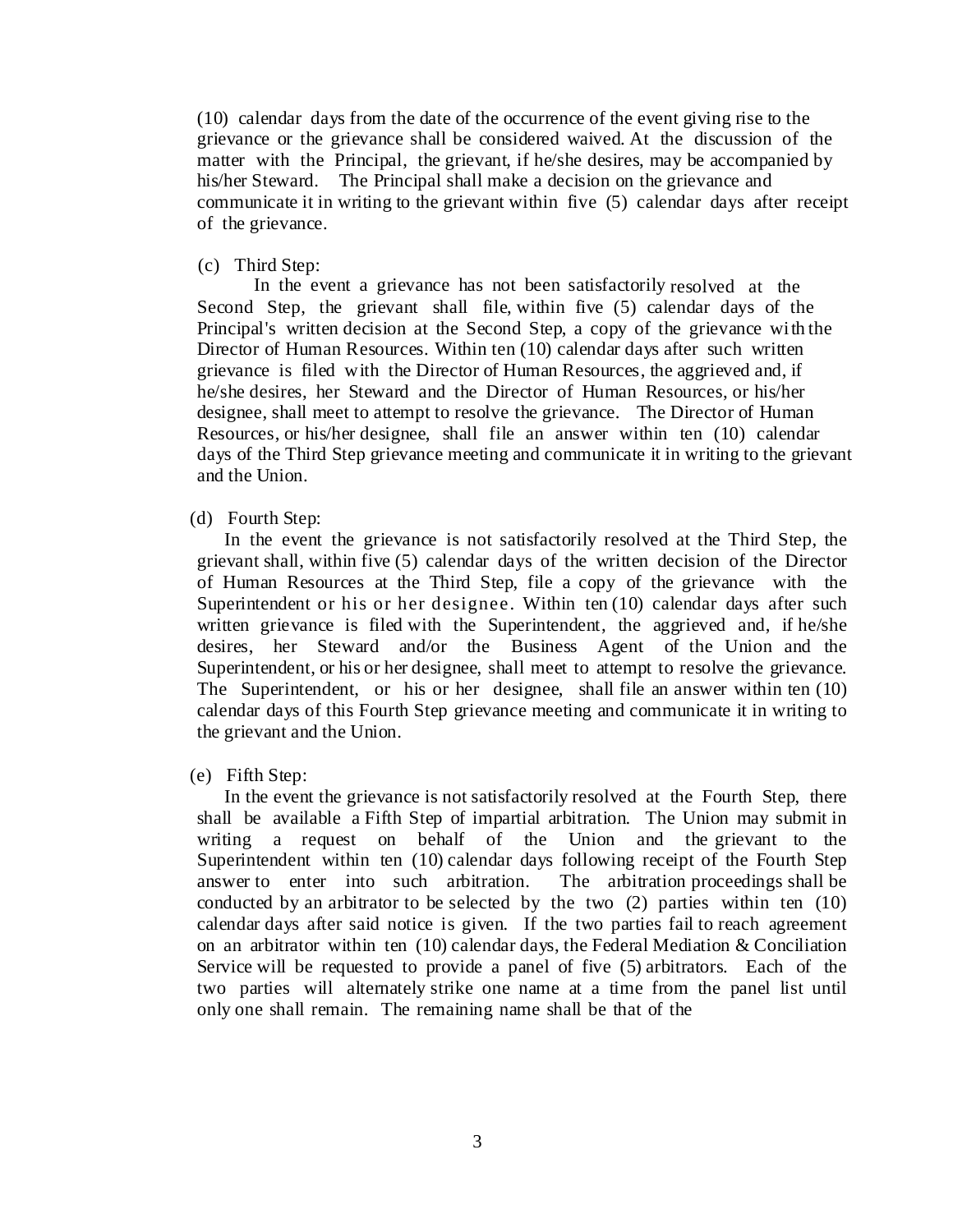arbitrator. The arbitrator shall have authority only to interpret and apply the provisions of this Agreement and to decide the particular grievance submitted to him. He shall not have authority to add to, delete from or in any way modify, alter or amend any provisions of this Agreement. The fees and expenses of the arbitrator shall be borne equally by the board and the Union.

(f) The time limits set forth above may be extended, at any step of the grievance procedure, by mutual agreement of the parties, provided that the request for an extension is made before the expiration of the original time limits.

Section 4. If the Union or any Employee files any claim or complaint in any forum other than under the grievance procedure of this Agreement, then the Board shall not be required to process the same claim or set of facts through the grievance procedure. Neither the Union, the Board, nor any Employee shall release information to the public media concerning a grievance until the grievance has reached the Fifth Step in the grievance procedure.

### **ARTICLE IV REPRESENTATION**

<span id="page-5-0"></span>Section 1. In the administration of this Agreement, the Union shall have the right to designate up to ten (10) stewards to represent it in dealings with the District. The Union will keep the District informed as to the names of the stewards.

## **ARTICLE V WAGES**

<span id="page-5-1"></span>Effective July 1, 2021, a new wage scale will be placed in effect which is attached hereto as Exhibit C. Effective January 1, 2022 and through the 2022-2023 school year, a new wage scale will be placed into effect which is attached hereto as Exhibit D.

#### **ARTICLE VI MISCELLANEOUS**

<span id="page-5-2"></span>Section 1. The representative of the Union shall be permitted access to school property during working hours for the purpose of checking on working conditions and ascertaining that the agreement is being adhered to; provided, however, that there is no interference with or disruption of the duties and activities of Employees or the operation of the schools and school programs; and provided further that a representative must first request and receive permission from the appropriate supervisor and from the principal of any school building where such visitation is to take place.

Section 2. Should any portion of this Agreement be rendered invalid by Legislative act or declared illegal or invalid by a court of competent jurisdiction, then such invalid or illegal provision shall be deleted from this Agreement, to the extent that it violates the law, and the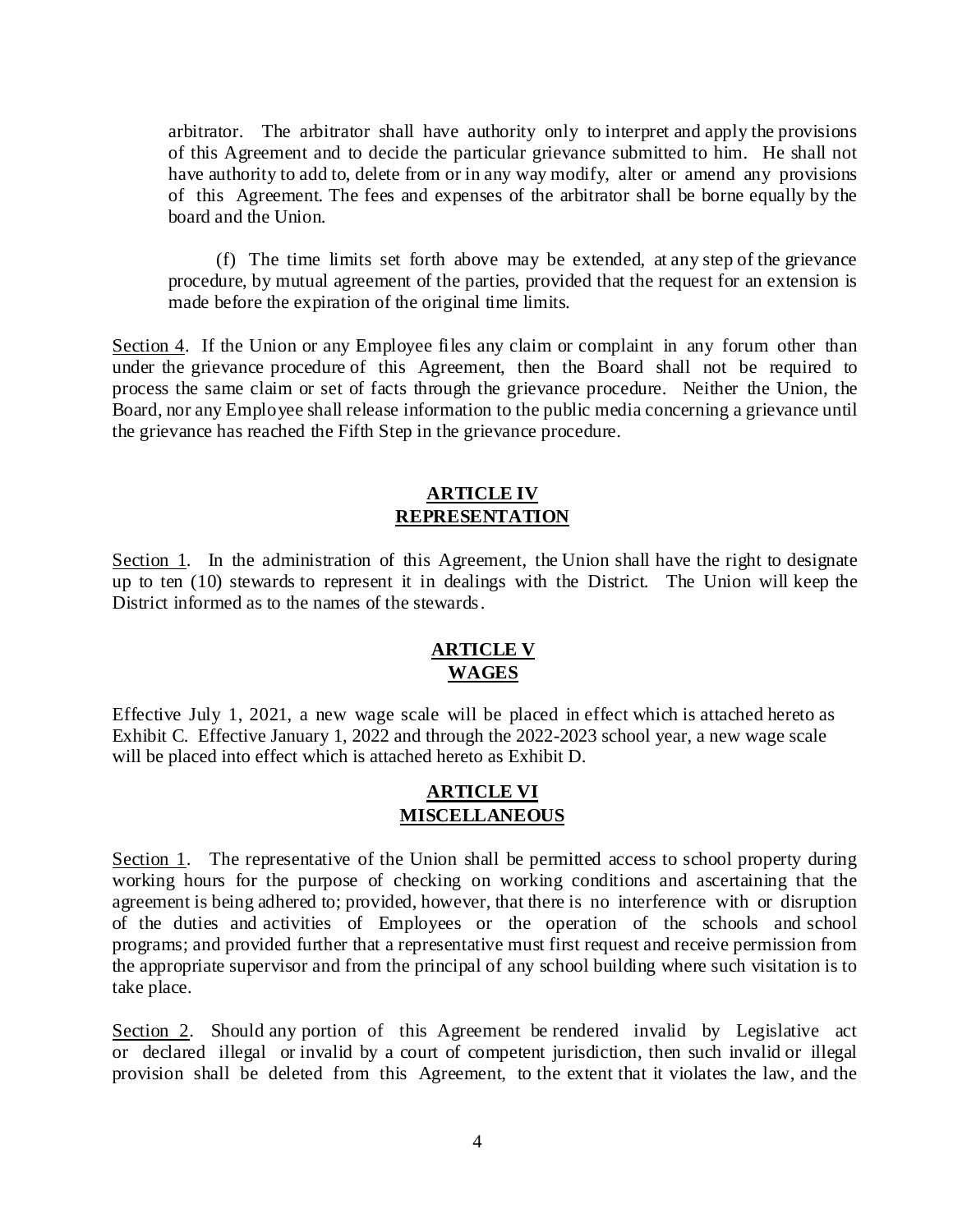remainder of the Agreement shall continue in full force and effect.

Section 3. This Agreement shall become effective as of July 1, 2021, and will continue in effect until June 30, 2023, contract year. The Agreement shall continue in effect for successive twelve month periods after June 30, 2023, unless on or before October 1, 2022, or on or before October 1 of any year thereafter, either party gives written notice by certified mail to the other party of its desire to modify or terminate this Agreement. Notice of either modification or termination shall have the effect of staying automatic renewal of this Agreement.

IN WITNESSWHEREOF the parties hereto have caused this Agreement to be signed by their respective representatives, on the 21<sup>st</sup> day of December, 2021.

TEAMSTER, CHAUFFEURS & HELPERS LOCAL NO. 238

**Business Agent** 

**BOARD OF EDUCATION,** MARSHALLOTWN COMMUNITY SCHOOL DISTRICT IN THE COUNTY OF MARSHALL, STATE OF **IOWA** 

resident

Negotiator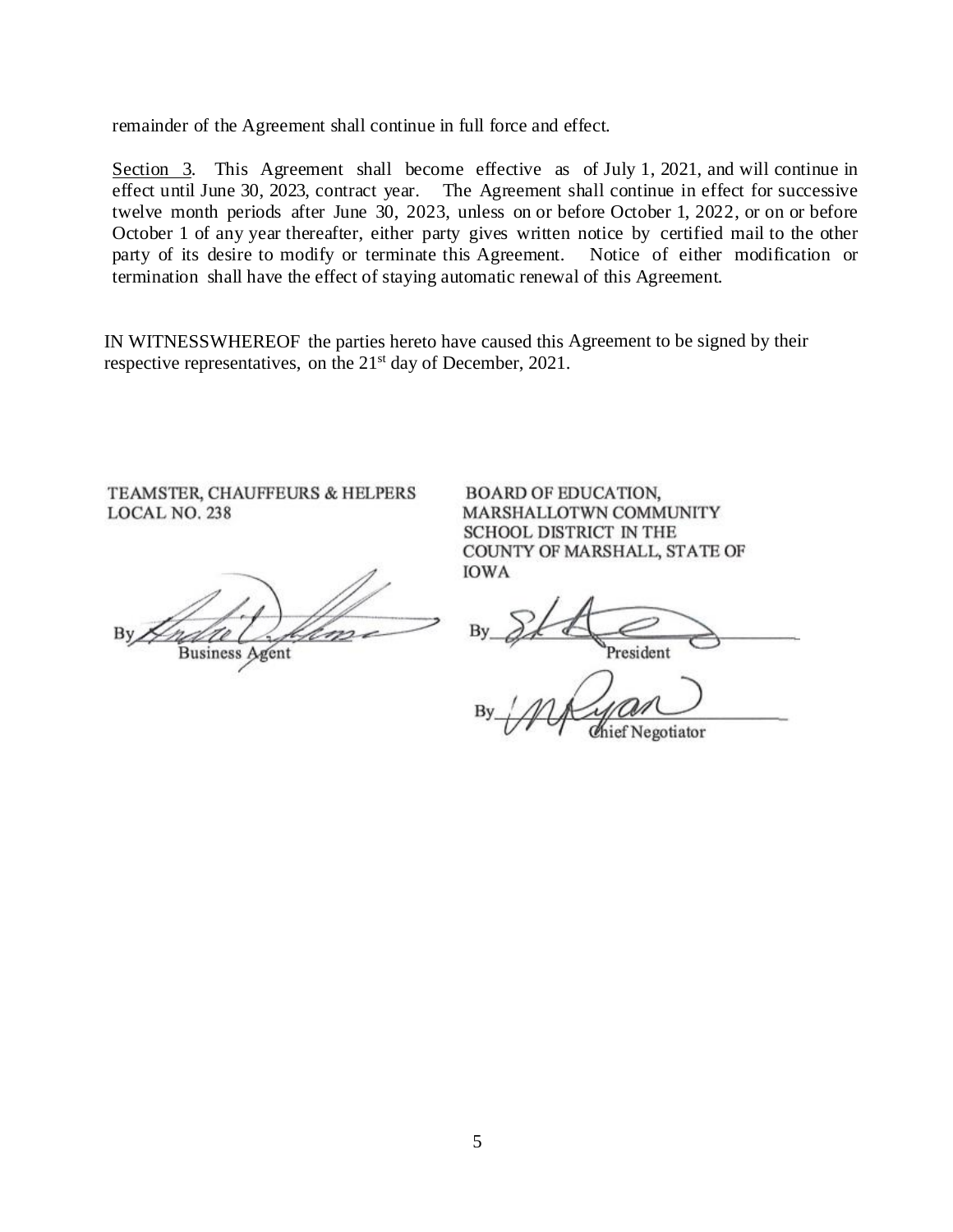#### **EXHIBIT A** MARSHALLTOWN COMMUNITY SCHOOL DISTRICT\_GRIEVANCE REPORT

<span id="page-7-0"></span>Copies of this form shall be distributed at the time answer is given to:

|            | 1.<br>2.<br>Employee<br>3.<br>Principal              | Teamsters, Chauffeurs & Helpers Union, Local No. 238                                                                |  |
|------------|------------------------------------------------------|---------------------------------------------------------------------------------------------------------------------|--|
|            | Director of Human Resources and Student Issues<br>4. |                                                                                                                     |  |
|            |                                                      |                                                                                                                     |  |
|            |                                                      |                                                                                                                     |  |
|            |                                                      | Step 2 - Principal                                                                                                  |  |
| A.         |                                                      |                                                                                                                     |  |
| <b>B</b> . |                                                      |                                                                                                                     |  |
| $C$ .      |                                                      |                                                                                                                     |  |
| D.         |                                                      | <u> 2000 - 2010 - 2010 - 2010 - 2010 - 2010 - 2010 - 2010 - 2010 - 2010 - 2010 - 2010 - 2010 - 2010 - 2010 - 20</u> |  |
| E.         |                                                      |                                                                                                                     |  |
|            |                                                      | <u> 2000 - Andrea Andrew Amerikaanse Amerikaanse konstantinoplering († 18</u>                                       |  |
|            |                                                      |                                                                                                                     |  |
|            | Signature of Grievant                                | Date                                                                                                                |  |
|            |                                                      |                                                                                                                     |  |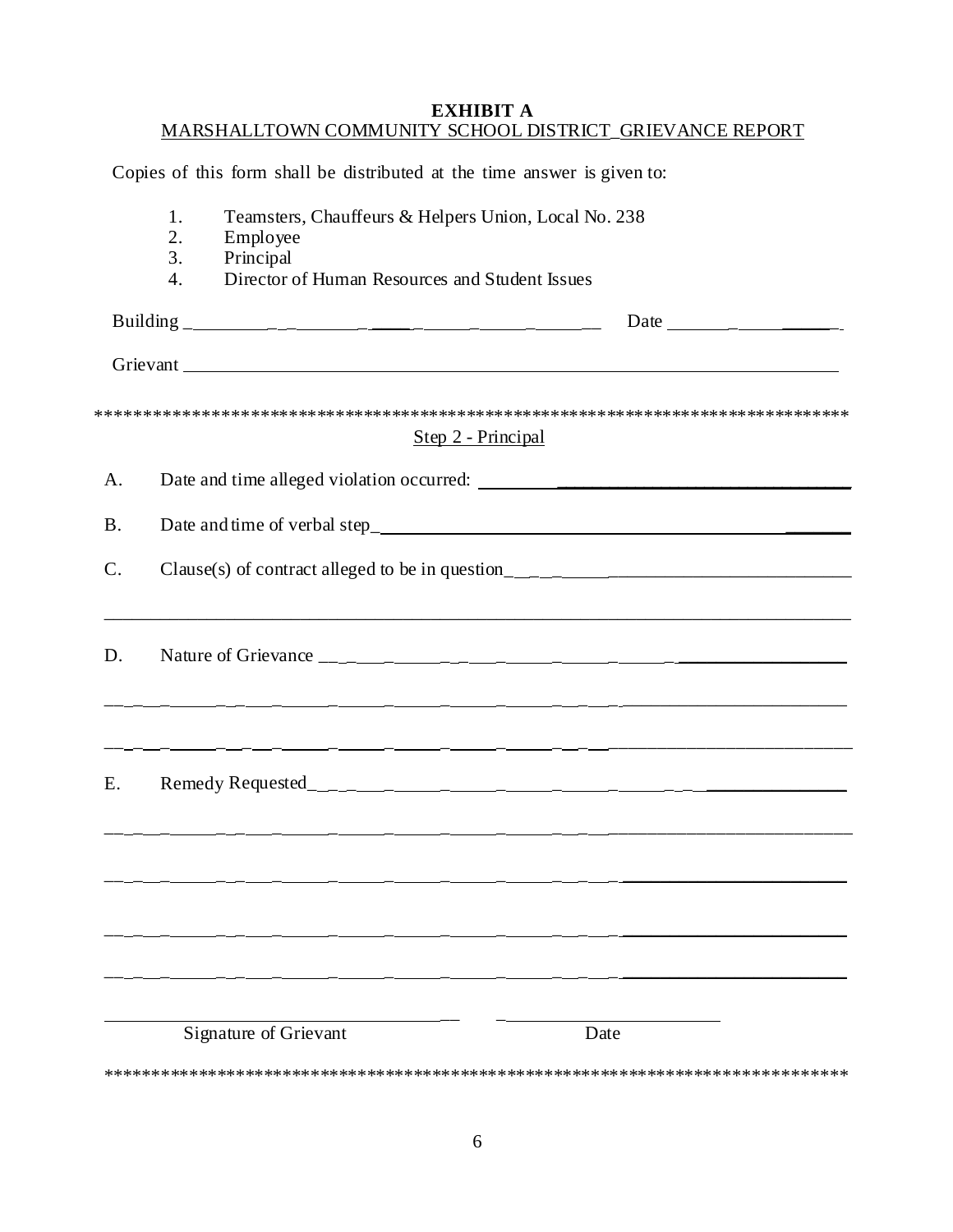## DISPOSITION OF STEP 2

| Signature of Principal                   | Date                                                                                                |
|------------------------------------------|-----------------------------------------------------------------------------------------------------|
|                                          |                                                                                                     |
|                                          | STEP 3 – Director of Human Resources                                                                |
|                                          |                                                                                                     |
|                                          |                                                                                                     |
|                                          |                                                                                                     |
|                                          |                                                                                                     |
|                                          |                                                                                                     |
|                                          |                                                                                                     |
|                                          | <u> 1990 - Andrea Andrew Amerikaansk politik (* 1900)</u>                                           |
| Signature of Director of Human Resources | Date                                                                                                |
|                                          |                                                                                                     |
|                                          | $STEP 4-Superintendent$                                                                             |
|                                          | Signature of Grievant ________________________________Date Received by Superintendent _____________ |
|                                          |                                                                                                     |
|                                          |                                                                                                     |
|                                          |                                                                                                     |
| Signature of Superintendent or Designee  | Date                                                                                                |
|                                          |                                                                                                     |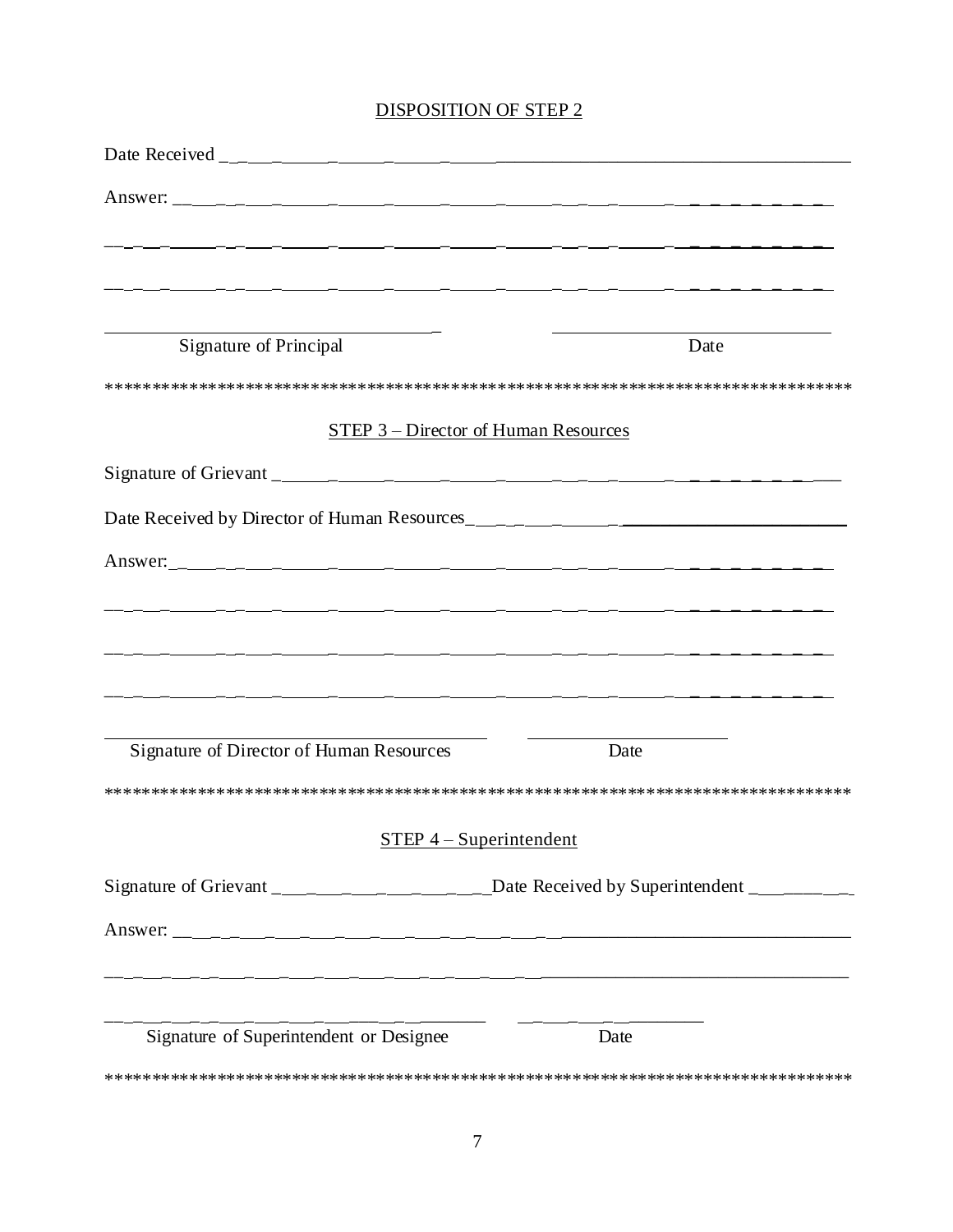## STEP 5 - REQUEST FOR ARBITRATION

Signature of Grievant\_\_ \_ \_ \_ \_ \_ \_ \_ \_ \_\_\_\_\_\_\_\_\_\_\_\_\_\_\_\_\_\_\_\_\_\_\_\_\_\_\_\_\_\_ Signature of Union Business Agent \_ \_ \_ \_ \_ \_ \_ \_\_\_\_\_\_\_\_\_\_\_\_\_\_\_\_\_\_\_\_\_\_\_\_\_\_\_\_

 $Date \_$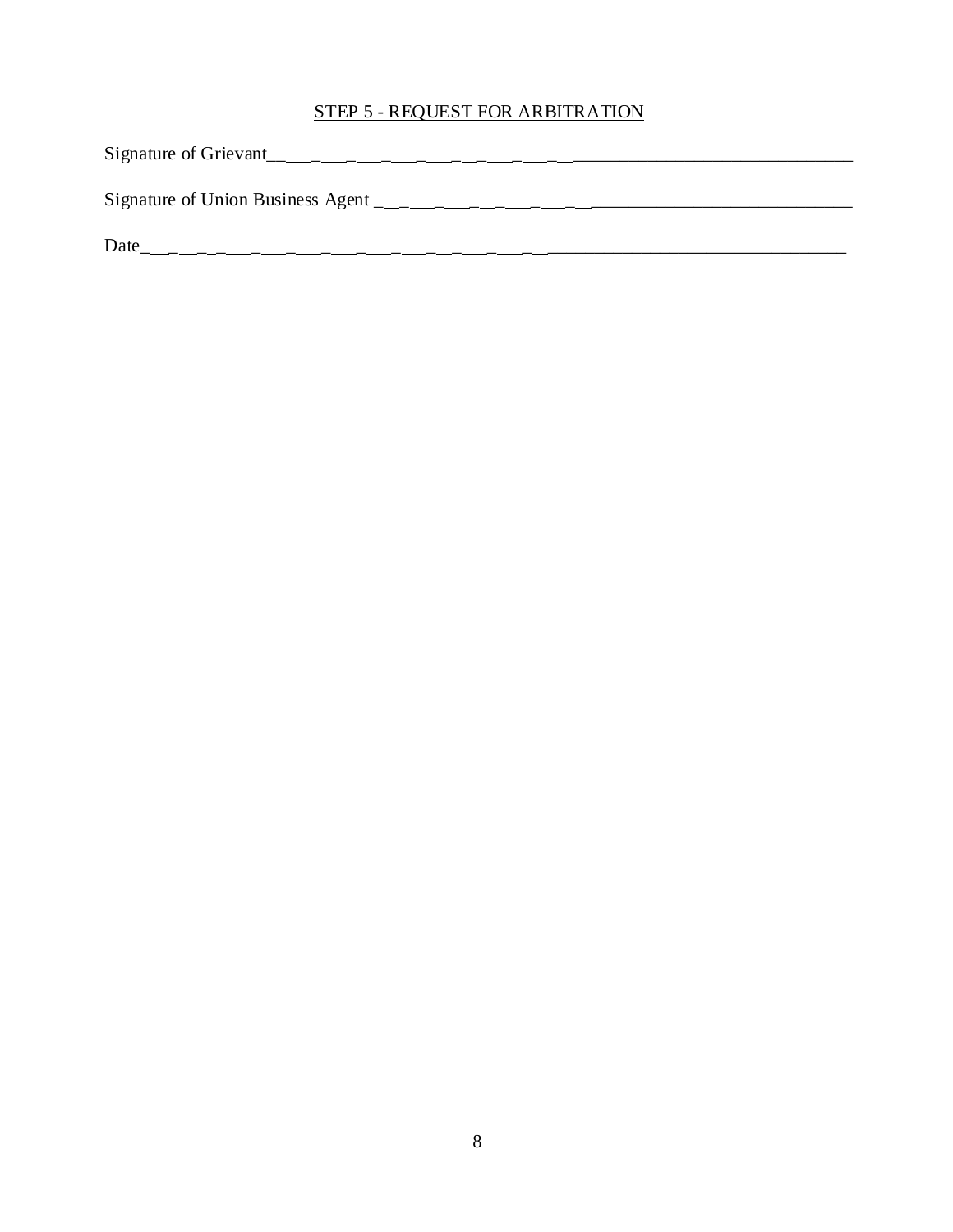## **EXHIBIT B** JOB CLASSIFICATIONS

<span id="page-10-0"></span>Bilingual Language Assistant (BLA) Special Education Para Preschool Para Study Hall Para Library Para Health Aide Math Tutor ASC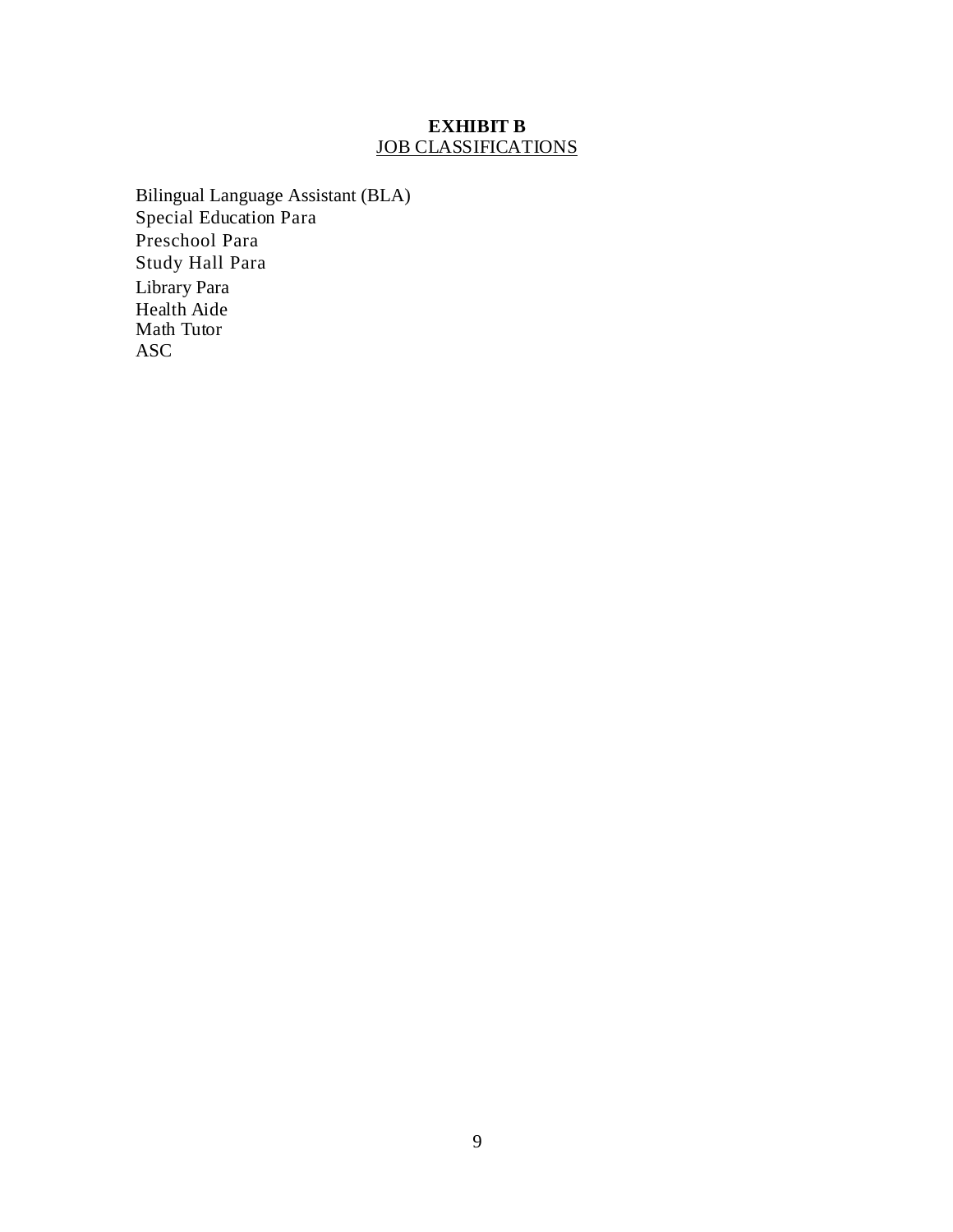#### **EXHIBIT C** STARTING WAGE RATES AND WAGE SCALE 2021

<span id="page-11-0"></span>Starting Wage Rates effective July 1, 2021:

|                                                        | Beginning Hourly  |
|--------------------------------------------------------|-------------------|
| <b>General Wage Rate Classifications</b>               | <b>Wage Rates</b> |
| Special Education, Preschool, Library and Health Aides | \$10.41           |
| Bilingual Tutor, Study Hall, and ASC                   | \$11.77           |
| Math Tutor                                             | \$20.00           |

## **2021-2022 SALARY SCHEDULE**

Special Education, Preschool, Bilingual Tutor, Study Hall, Library, & Health Aides ASC, and Math Tutor Library, & Health Aides

| 2-01      | \$<br>10.41           |
|-----------|-----------------------|
| $2 - 02$  | \$<br>10.93           |
| $2 - 03$  | $\mathbb{S}$<br>11.19 |
| $2 - 04$  | \$11.45               |
| $2 - 0.5$ | \$<br>12.02           |
| $2 - 06$  | \$12.31               |
| $2 - 07$  | \$12.61               |
| $2 - 08$  | \$12.91               |
| $2 - 09$  | \$13.22               |
| $2 - 10$  | \$<br>13.87           |
| $2 - 11$  | \$14.21               |
| $2 - 12$  | \$<br>14.55           |
| $2 - 13$  | \$<br>14.89           |
| $2 - 14$  | \$15.25               |
| $2 - 15$  | \$<br>16.39           |

| 10.41<br>\$ | $3-01$   | \$<br>11.77 |
|-------------|----------|-------------|
| \$<br>10.93 | $3 - 02$ | \$<br>12.12 |
| \$<br>11.19 | $3 - 03$ | \$<br>12.49 |
| \$<br>11.45 | $3 - 04$ | \$<br>12.86 |
| 12.02<br>\$ | $3 - 05$ | \$<br>13.50 |
| \$<br>12.31 | $3 - 06$ | \$<br>13.89 |
| \$<br>12.61 | $3-07$   | \$<br>14.32 |
| 12.91<br>\$ | $3 - 08$ | \$<br>14.75 |
| \$<br>13.22 | $3-09$   | \$<br>15.19 |
| \$<br>13.87 | $3-10$   | 15.94<br>\$ |
| \$<br>14.21 | $3 - 11$ | \$<br>16.42 |
| \$<br>14.55 | $3-12$   | \$<br>16.91 |
| \$<br>14.89 | $3-13$   | \$<br>17.42 |
| \$<br>15.25 | $3 - 14$ | \$<br>17.94 |
| 16.39<br>\$ | $3-15$   | \$<br>18.83 |
|             | $3-16*$  | \$20.00     |
|             |          |             |

**\***3-16 represents Math Tutor position